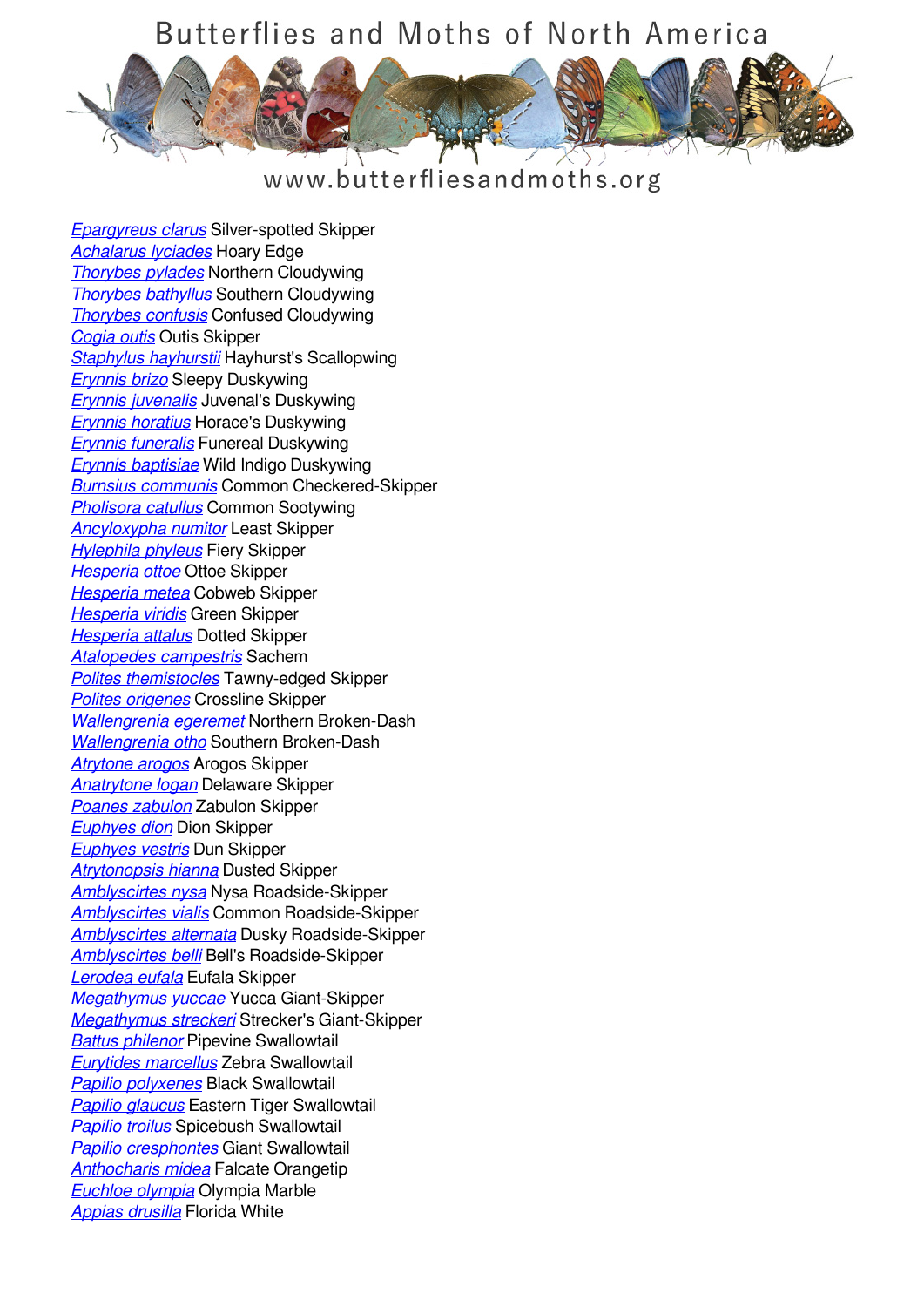*[Pieris rapae](/species/Pieris-rapae)* Cabbage White **[Pontia protodice](/species/Pontia-protodice)** Checkered White *[Kricogonia lyside](/species/Kricogonia-lyside)* Lyside Sulphur *[Colias philodice](/species/Colias-philodice)* Clouded Sulphur

*[Colias eurytheme](/species/Colias-eurytheme)* Orange Sulphur J **[Zerene cesonia](/species/Zerene-cesonia)** Southern Dogface.butterfliesand moths.org *[Phoebis sennae](/species/Phoebis-sennae)* Cloudless Sulphur *[Phoebis agarithe](/species/Phoebis-agarithe)* Large Orange Sulphur *[Eurema mexicana](/species/Eurema-mexicana)* Mexican Yellow *[Pyrisitia lisa](/species/Pyrisitia-lisa)* Little Yellow *[Abaeis nicippe](/species/Abaeis-nicippe)* Sleepy Orange *[Nathalis iole](/species/Nathalis-iole)* Dainty Sulphur *[Feniseca tarquinius](/species/Feniseca-tarquinius)* Harvester *[Lycaena dione](/species/Lycaena-dione)* Gray Copper *[Atlides halesus](/species/Atlides-halesus)* Great Purple Hairstreak *[Callophrys gryneus gryneus](/species/Callophrys-gryneus-gryneus)* 'Olive' Juniper Hairstreak *[Callophrys henrici](/species/Callophrys-henrici)* Henry's Elfin *[Satyrium favonius](/species/Satyrium-favonius)* Oak Hairstreak *[Satyrium titus](/species/Satyrium-titus)* Coral Hairstreak *[Satyrium calanus](/species/Satyrium-calanus)* Banded Hairstreak *[Phaeostrymon alcestis](/species/Phaeostrymon-alcestis)* Soapberry Hairstreak *[Calycopis cecrops](/species/Calycopis-cecrops)* Red-banded Hairstreak *[Strymon melinus](/species/Strymon-melinus)* Gray Hairstreak *[Leptotes marina](/species/Leptotes-marina)* Marine Blue *[Brephidium exilis](/species/Brephidium-exilis)* Western Pygmy-Blue *[Cupido comyntas](/species/Cupido-comyntas)* Eastern Tailed-Blue *[Hemiargus ceraunus](/species/Hemiargus-ceraunus)* Ceraunus Blue *[Echinargus isola](/species/Echinargus-isola)* Reakirt's Blue *[Plebejus lupini](/species/Plebejus-lupini)* Lupine Blue *[Libytheana carinenta](/species/Libytheana-carinenta)* American Snout *[Danaus plexippus](/species/Danaus-plexippus)* Monarch *[Danaus gilippus](/species/Danaus-gilippus)* Queen *[Agraulis vanillae](/species/Agraulis-vanillae)* Gulf Fritillary *[Heliconius charithonia](/species/Heliconius-charithonia)* Zebra Heliconian *[Euptoieta claudia](/species/Euptoieta-claudia)* Variegated Fritillary *[Limenitis arthemis](/species/Limenitis-arthemis)* Red-spotted Purple or White Admiral *[Limenitis arthemis astyanax](/species/Limenitis-arthemis-astyanax)* 'Astyanax' Red-spotted Purple *[Limenitis archippus](/species/Limenitis-archippus)* Viceroy *[Asterocampa celtis](/species/Asterocampa-celtis)* Hackberry Emperor *[Asterocampa clyton](/species/Asterocampa-clyton)* Tawny Emperor *[Chlosyne nycteis](/species/Chlosyne-nycteis)* Silvery Checkerspot *[Chlosyne gorgone](/species/Chlosyne-gorgone)* Gorgone Checkerspot *[Chlosyne lacinia](/species/Chlosyne-lacinia)* Bordered Patch *[Phyciodes graphica](/species/Phyciodes-graphica)* Vesta or Graphic Crescent *[Phyciodes phaon](/species/Phyciodes-phaon)* Phaon Crescent *[Phyciodes tharos](/species/Phyciodes-tharos)* Pearl Crescent *[Anthanassa texana](/species/Anthanassa-texana)* Texan Crescent *[Junonia coenia](/species/Junonia-coenia)* Common Buckeye *[Polygonia interrogationis](/species/Polygonia-interrogationis)* Question Mark *[Polygonia comma](/species/Polygonia-comma)* Eastern Comma *[Nymphalis antiopa](/species/Nymphalis-antiopa)* Mourning Cloak *[Vanessa virginiensis](/species/Vanessa-virginiensis)* American Lady *[Vanessa cardui](/species/Vanessa-cardui)* Painted Lady *[Vanessa atalanta](/species/Vanessa-atalanta)* Red Admiral *[Anaea andria](/species/Anaea-andria)* Goatweed Leafwing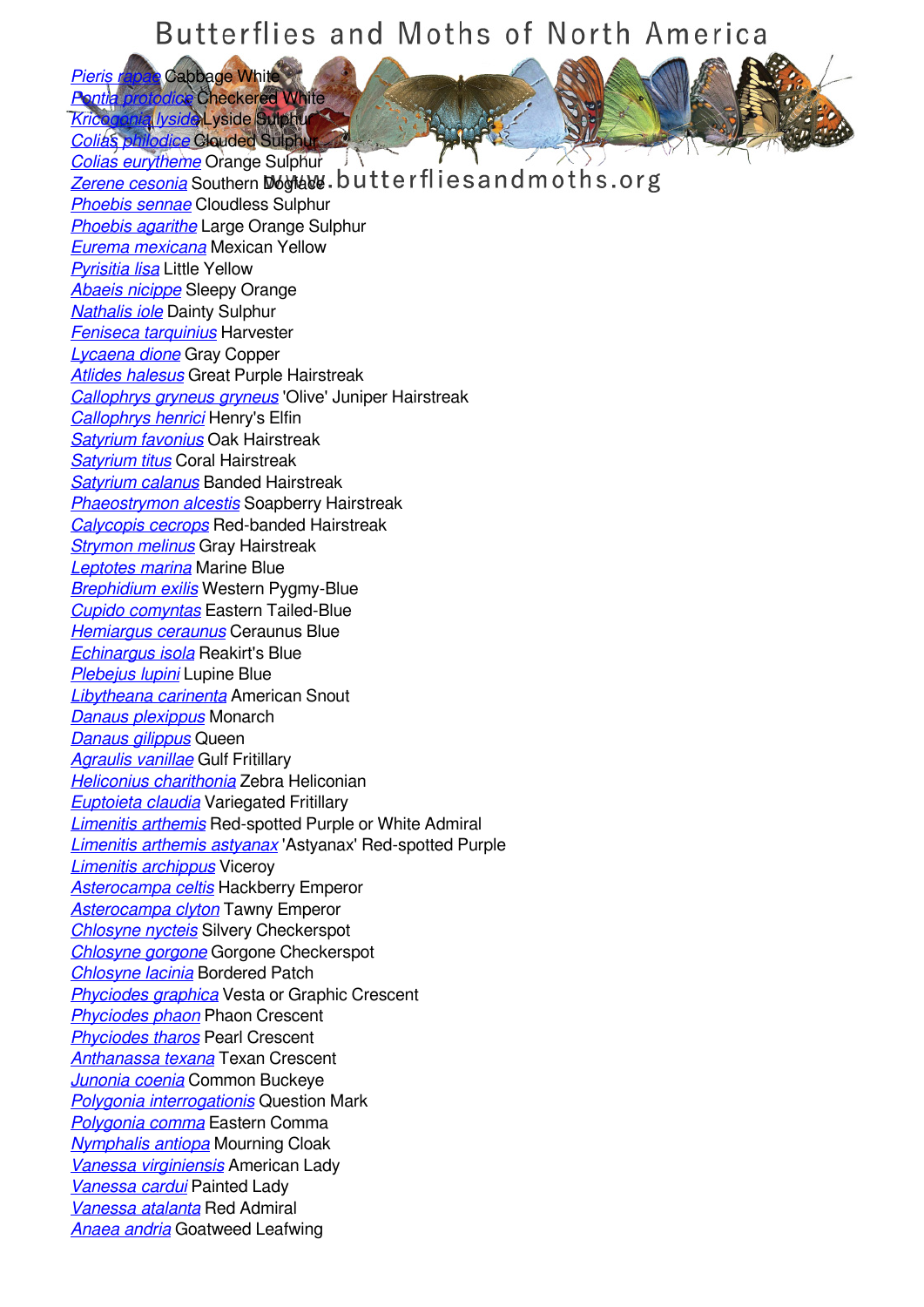*[Enodia portlandia](/species/Enodia-portlandia)* Southern Pearly-eye *[Cyllopsis gemma](/species/Cyllopsis-gemma)* Gemmed Satyr

*mela* Dittle Wood<del>,</del> Satyr<br>*negala* Common Wood-Nymph. *pegala* Common Wood